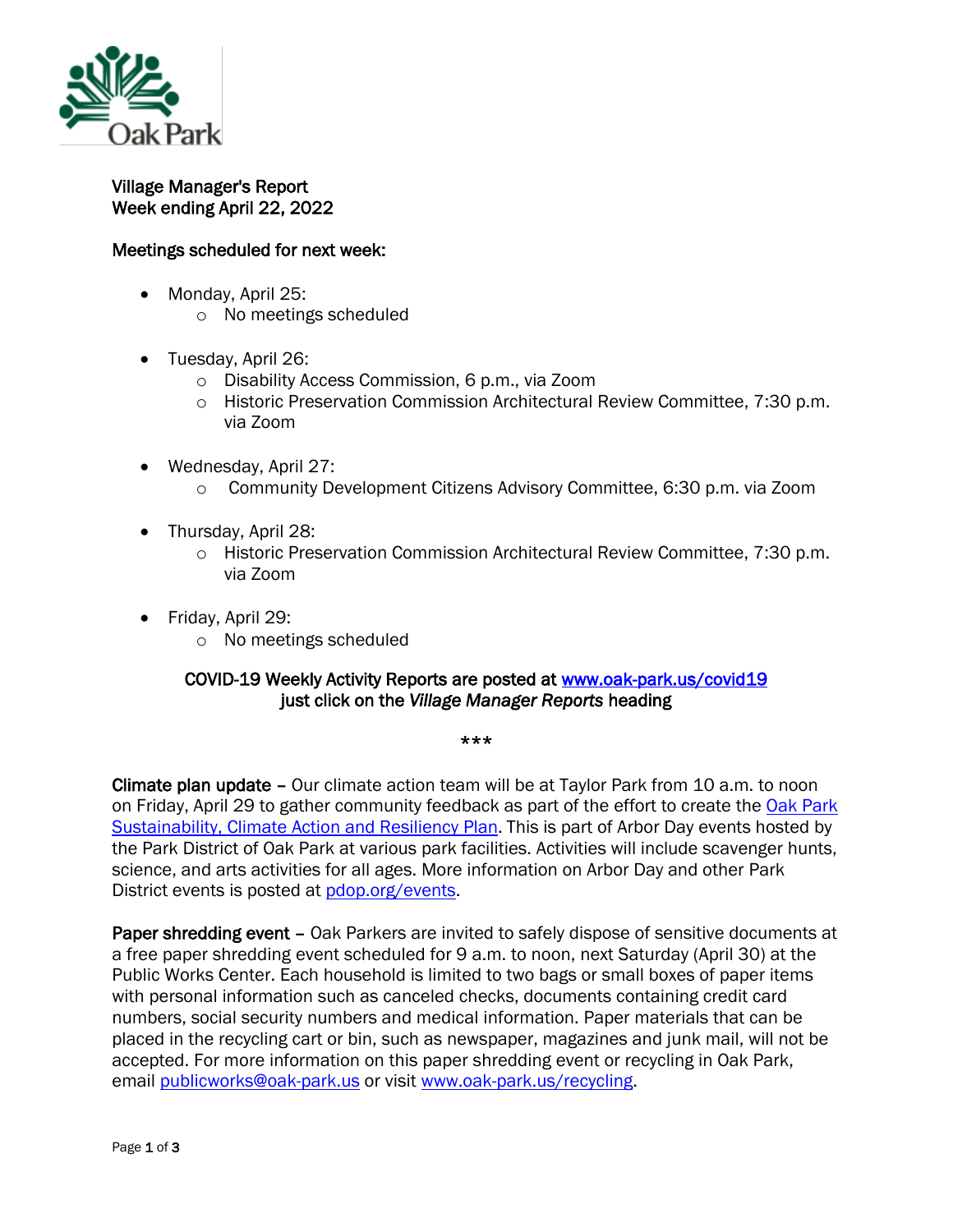Garage permits go card-less – Parking permit holders in the Village-owned Holley Court, The Avenue and Lake & Forest parking garages no longer need a plastic barcoded access card to enter and exit. Quarterly garage parking permit holders now can access via license plate recognition (LPR) technology. Should the LPR technology fail to open the gate, permit holders can scan a unique QR-code on their mobile device, which is automatically generated through the Village's [parking permit customer portal.](https://oakpark.cmrpay.com/permits/login) Adoption of the technology represents the Development Customer Services Department's ongoing commitment to being more sustainable by reducing paper and plastic in the Village-managed parking system.

Vehicle immobilization resumes – Immobilization has resumed for vehicles that have five or more unpaid parking citations. The process of immobilizing vehicles by placing a *boot* on the wheel to prevent driving was suspended at the start of the COVID-19 pandemic in early 2020. Owners whose vehicles meet the ticket threshold are sent a notice giving them 21 days to pay all outstanding citations to avoid immobilization of their vehicles. Notices are sent to the address registered with the Illinois Secretary of State or the applicable motor vehicle department if the vehicle has an out-of-state registration. A \$150 fee applies to all vehicles that are immobilized. Towed vehicles incur additional charges. Vehicle owners may pay online to have the immobilization device removed.

Farmers' Market assistants needed – With the May 21 opening of the Oak Park Farmers' Market less than a month away, the Village still is seeking assistants to help Market Manager Erica Helms run the show this season. Anyone interested in applying for one of these part-time seasonal positions can get all of the details about the job and how to apply at [www.oak-park.us/jobs,](http://www.oak-park.us/jobs?fbclid=IwAR1HQTs-qYKyYKZkoDVZMmHOAyed4uZ45qyUua7E5e7tOpWgaxoYyxbqWrk) where all municipal job openings are posted. Information about the Market is posted at [www.oak-park.us/farmersmarket.](http://www.oak-park.us/farmersmarket?fbclid=IwAR1j-SX5mY85kBSd4mpZxdIHlu_i0sioftLQ7Rj2bKkhPQyfn6NbVrHx7wE)

LeMoyne Parkway sewer project – The intersection of LeMoyne Parkway and East Avenue is closed to traffic as crews set up temporary water and sewer lines to make way for installation of a new sewer. In the meantime, the contractor is mobilizing equipment, moving materials to the site and installing erosion control in preparation for the project to begin.

Development construction – Installation of concrete for the alley surface and curb is scheduled to begin next week by Wesley Avenue at the new senior living facility under construction at 703 Madison St. Crews still are awaiting clearance from the property owner to extend the construction fence across Euclid Avenue for the new Pete's Fresh Market redevelopment site east of Oak Park Avenue. Remaining ComEd work related to the Pete's project is delayed, which is impacting the construction of the new sewer that will connect on Madison St. Closer to downtown, relocation of utilities in the alley adjacent to redevelopment project at Marion and Pleasant streets is progressing. The development site has been fenced, a temporary four-way stop installed and excavation within the site has begun.

Harlem Avenue resurfacing - Illinois Department of Transportation construction crews continue to patch pavement and adjust related structures as part of the Harlem Avenue resurfacing project. Crews are working between Lake Street and North Avenue this week, but are expected to begin progressing south toward the Eisenhower Expressway next week. With the project extending along the entire western border of Oak Park, motorists may encounter delays at some east/west streets that cross Harlem.